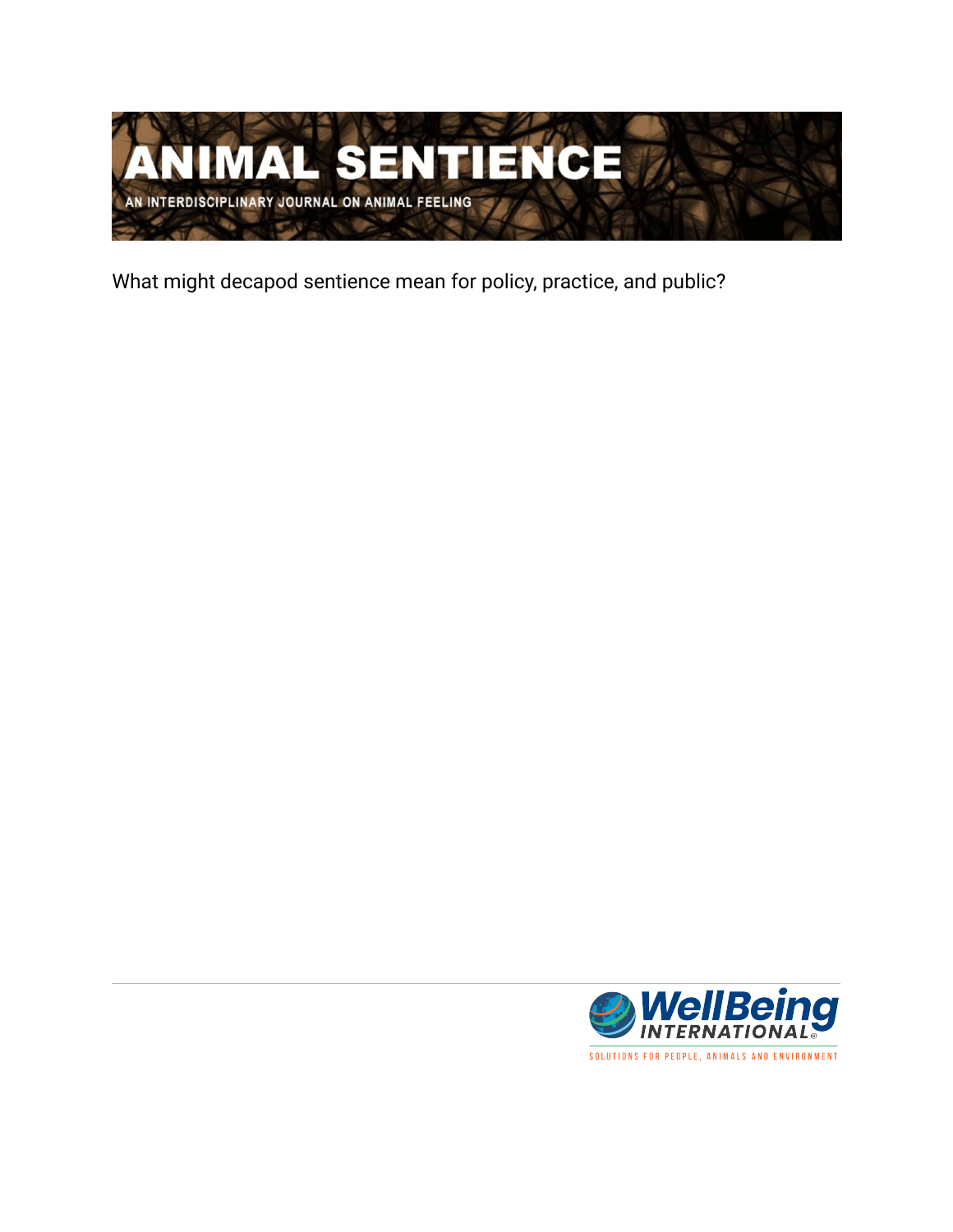## **What might decapod sentience mean for policy, practice, and public?**

Commentary on **[Crump et al](https://www.wellbeingintlstudiesrepository.org/animsent/vol7/iss32/1)** on *Decapod Sentience*

## **Richard Gorman**

Bioethics, Clinical and Experimental Medicine, Brighton and Sussex Medical School

**Abstract**: Crump et al. provide eight criteria for evaluating sentience in decapods, with scope for for application to other taxa. Their work has attracted the interest of policymakers. This commentary discusses the limitations of conceptual and legal acknowledgement of sentience in chainging practice and public attitudes. More work is needed. Social science may be able to help.

> **[Richard Gorman](/Users/harnad/Desktop/1ASENTIENCE/1ARTICLES-EDIT/1CURRENT/2CRUMP_BIRCH/CrumpComms/R.Gorman@bsms.ac.uk)** is an interdisciplinary social scientist with a focus on how people's cultural, ethical, and emotional relationships with animals can produce complex policy relating human and animal care. In previous work he has explored animal-therapies, and the ethics of using horseshoe crab blood within pharmaceutical practices. **[Website](https://profiles.sussex.ac.uk/p516055-richard-gorman)**



Crump et al. (2022) have provided a selection of criteria for attributing sentience in decapod crustaceans. There are complexities and uncertainties here, but as the authors note:

*"[D]emanding certainty is inappropriate. If severe welfare risks are present, then (for ethical reasons) we must act on evidence that strongly supports attributions of sentience without providing certainty".* 

Crump et al.'s framework has eight criteria for evaluating scientific evidence of sentience built on the highly influential Smith & Boyd (1991) criteria for pain experience, but estended to invertebrates. The true value of their framework may only become apparent when set against applications to other taxa. At the same time, other orders of arthropods must not be forgotten, including the sadly misnamed 'horseshoe crabs', who belong to the order Xiphosura, yet whose use and harvesting props up a large aspect of contemporary biomedicine (Gorman, 2020). Here, much research will run into the barriers that Crump et al. discovered in finding enough studies to review for certain criteria. This is perhaps one of the major challenges to their framework. Yet, as Birch (2022) notes:

*"[P]ublic policy decisions involving animals are extremely grave, with very high stakes. When the stakes are that high, it can be a serious mistake to delay decision-making to wait for more evidence to arrive."*

The reference to the public nature of this topic is a reminder that controversies over sentience do not take place only within a scientific context. They involve other stakeholders and forms of expertise: policy-makers, industry, media, and members of relevant communities. As Drinkwater et al. (2019) have warned, there are risks when different ethical expectations exist between scientific communities and public groups.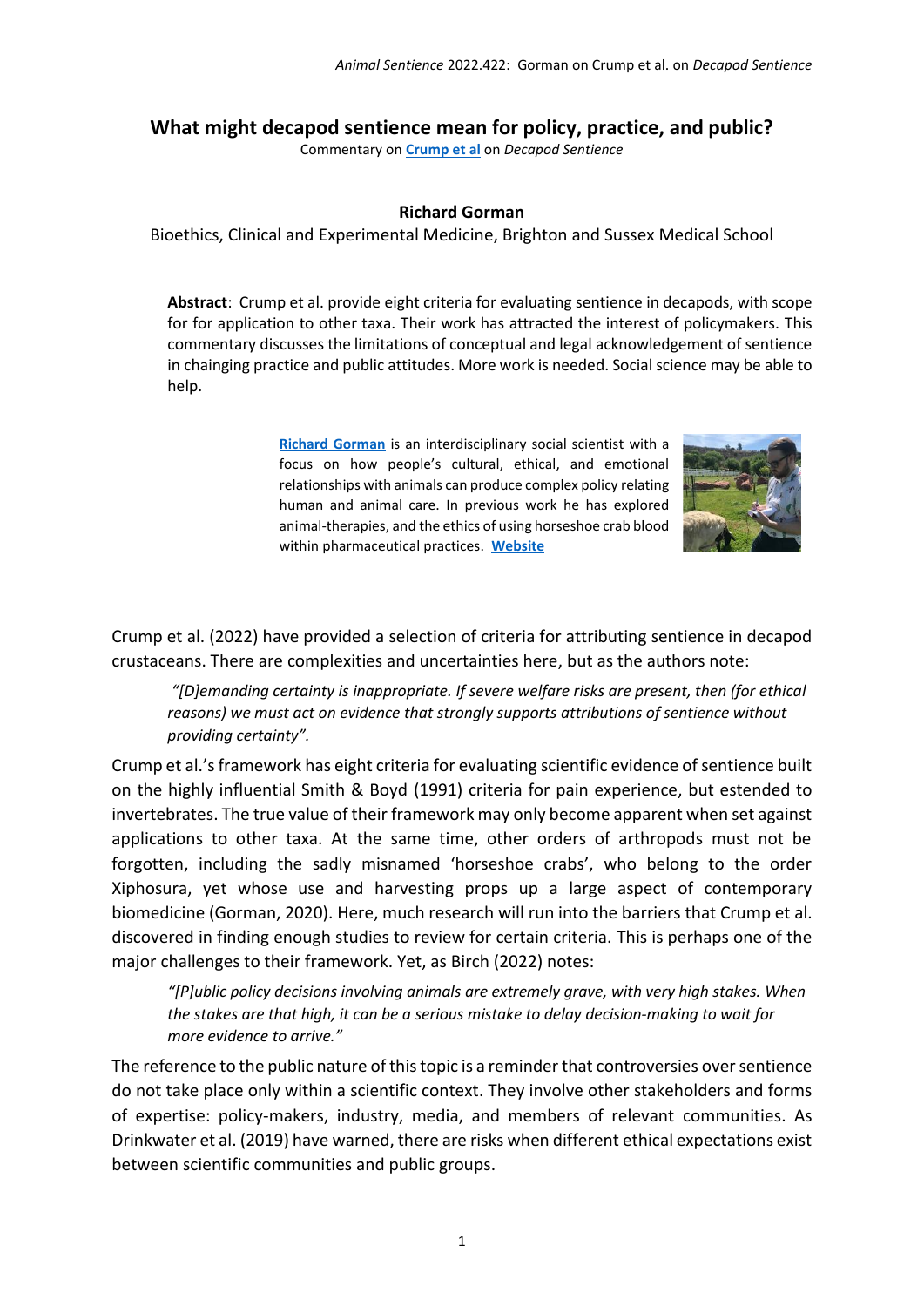The target article needs to be considered in its wider context and impact, as a recommendion that decapod crustaceans be regarded as sentient animals for the purposes of UK animal welfare laws (Birch et al., 2021). As Crump et al. point out:

*"One of our central recommendations was implemented in the recent Animal Welfare (Sentience) Act 2022, which explicitly includes cephalopod molluscs and decapod crustaceans, and places policymakers under a duty to pay "all due regard" for their welfare"*

They go on to note, however, the UK decision to legally recognize decapod crustaceans and cephalopod molluscs as sentient beings,

*"[W]ill not affect any existing legislation or industry practices such as fishing. There will be no direct impact on the shellfish catching or restaurant industry. Instead, it is designed to ensure animal welfare is well considered in future decision-making."* (*GOV.UK*, 2021)

Schnell et al. (2021) point out that this means 'procedures like boiling lobsters, asphyxiating octopuses and dismembering crabs will still continue' in the UK. This highlights some of the limitations of conceptual (and even legal) recognition of sentience when it comes to practical implementation. It raises the question of what the discussions of sentience are achieving, who is listening, and how evidence can be translated into practice. This is not to diminish the importance of Crump et al.'s work, which has brought the question about invertebrate sentience to the foreground, and into the public domain. The challenge concerns where these conversations can go next, *who* is to be involved. For example. animal welfare organizations such as [Crustacean Compassion](https://www.crustaceancompassion.org.uk/take-action) have played a great role too, in raising public awareness and calling on governmental bodies to commission reviews into the evidence of sentience in cephalopod molluscs and decapod crustaceans (Carder, 2017; Rowe, 2018; Tomlinson, 2018).

There is clearly scope for contributions from social scientists to contribute to the process that Crump et al. have begun. Social science can be helpful as a way to understand how and why decapod crustaceans are – as Crump et al. note – a controversial candidate. The 'Laboratory Animals in the Social Sciences and Humanities' network (Davies et al., 2016) and 'Animal Research Nexus' project (Davies et al., 2020) have demonstrated the value of humanities and social science in understanding how and why concepts and ideas about welfare and sentience can (fail to) be put into practice. The social context of science influences which facts are readily accepted and which are contested. Social scientists can offer insights into public and stakeholder engagement in decapod sentience and what a legal definition of sentience might mean for industry.

## **References**

Birch, J. (2022). [Sentience and the science-policy interface.](https://doi.org/10.51291/2377-7478.1718) *Animal Sentience*, *6*(31).

- Birch, J., Burn, C., Schnell, A., Browning, H., & Crump, A. (2021). *Review of the Evidence of Sentience in Cephalopod Molluscs and Decapod Crustaceans*. Department for Environment, Food & Rural Affairs (Defra).
- Carder, G. (2017). [A preliminary investigation into the welfare of lobsters in the UK.](https://doi.org/10.51291/2377-7478.1262) *Animal Sentience*, *2*(16).